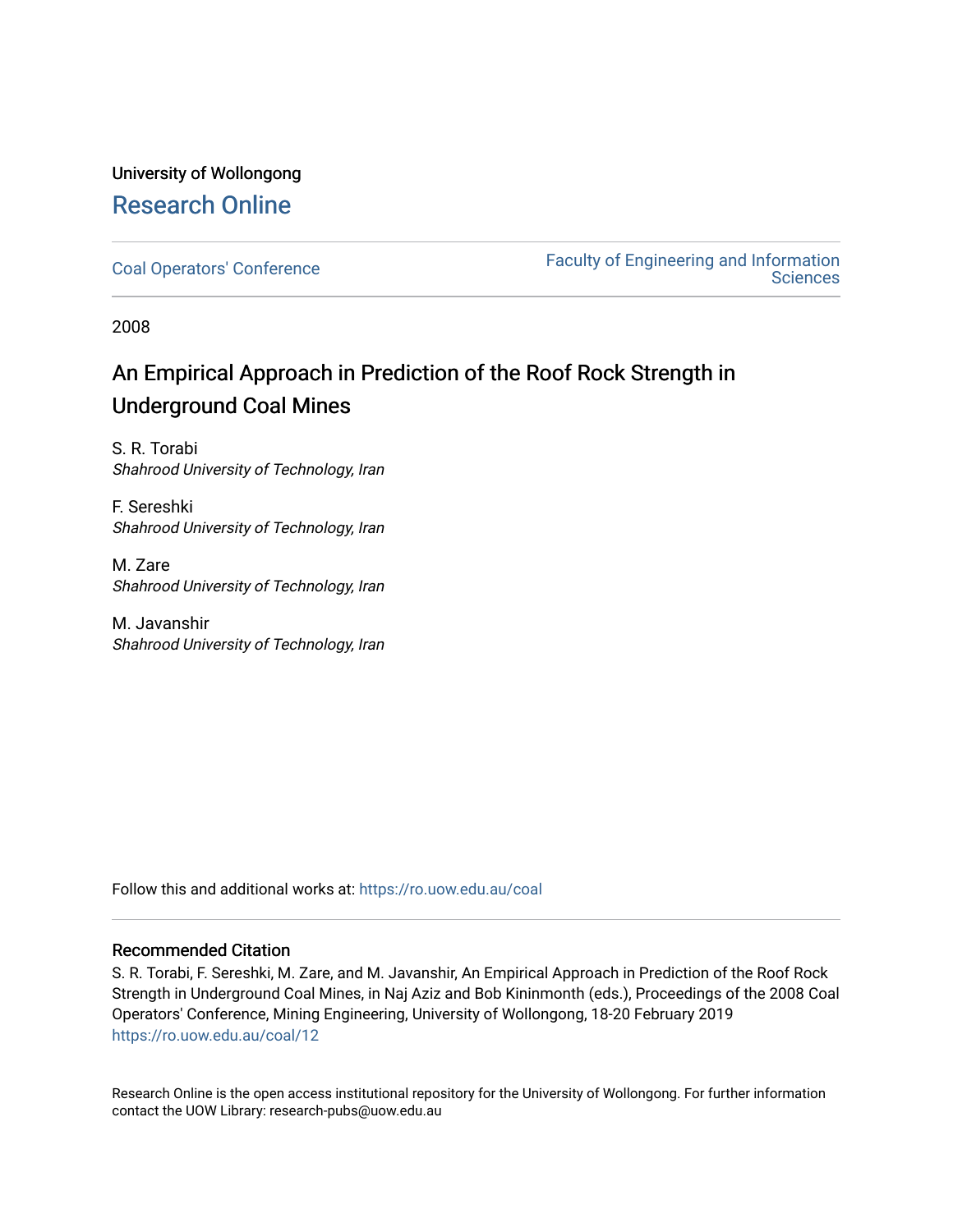# **AN EMPIRICAL APPROACH IN PREDICTION OF THE ROOF ROCK STRENGTH IN UNDERGROUND COAL MINES**

## $\mathbf{S}.\mathbf{R}.\ \mathbf{Torabi}^1,\ \mathsf{F}.\ \mathbf{Sereshki}^2,\ \mathsf{M}.\ \mathbf{Zare}^3,\ \mathsf{M}.\ \mathsf{Javanshir}^3$

*ABSTRACT*: In study of the behaviour of roof strata in underground coal mines the strength of the roof rock, particularly, the unconfined compressive strength (UCS) plays a significant role. Application of simple tools in assessment of the rock strength has been practiced by many researchers one of which being Schmidt hammer. Due to its portability, easiness in use, rapidity, low cost and its non-destructive procedure of application, it is among the most popular tools in this respect. Application of this tool in prediction of the roof rock strength, in a new context, is the aim of this research work.

A comprehensive review of the literature revealed that most of the empirical equations introduced for determination of the unconfined compressive strength of rocks based on the Schmidt hammer rebound number (Rn) are not practically reliable enough as in most of the cases one formula is used for all types of rocks, although the density of rocks is introduced to the formulas in some of these cases. On the other hand, if one specific relationship between hammer rebound number and unconfined compressive strength is introduced for one type of rock, the equation will yield a much higher coefficient of correlation. During a research program supported by The Shahrood University of Technology, Iran, a third type of approach was considered. The study aimed to express the relationship between Schmidt rebound number and unconfined compressive strength of rock mass under a particular geological circumstances. As an example, in this study, the situation selected was the immediate roof rock of coal seams at Tazareh Colliery, Shahrood, Iran. In order to determine the Schmidt number and the unconfined compressive strength, a significant number of samples were selected and tested both in-situ and in the laboratory and a new relationship was introduced. The equation can be used to predict UCS of the roof rock in coal extracting areas at this colliery by performing simple in-situ Schmidt hammer tests.

#### **INTRODUCTION**

Unconfined compressive strength (UCS) of the rocks plays an important role in many underground and surface rock engineering projects. Determination of the UCS, in theory, is a simple procedure but, in practice, it is among the expensive and time consuming tests which calls for the transportation of the rock to the laboratory, sample preparation based on the existing standards and conducting the tests by using compressive hydraulic jacks.

At these circumstances the application of other simple and low cost methods to carry out the above task with acceptable reliability and accuracy will be important. Among these methods is the application of Schmidt hammer which can be used both in the laboratory and in the field.

As known, the Schmidt hammer has been used worldwide as an apparatus for a quick rock strength assessment due to its portability, easiness in use, rapidity, low cost and its non-destructive procedure of application (Isik, 2002).

During a research work conducted at The Shahrood University of Technology, application of Schmidt hardness in estimating the mechanical properties of rocks, particularly the unconfined compressive strength, under determined geological circumstances was investigated. This paper explains the methodology, test procedures both in the field and the laboratory and analysis and the interpretation of the results.

In addition to the tests carried out in-situ, immediate roof rock samples, predominantly including fine grained sandstone, siltstone and shale have been collected from various locations at Tazareh colliery and tested. The tests included the determination of Schmidt hammer rebound number (Rn) and unconfined compressive strength (UCS). Obtained data were correlated and regression equations were established between Schmidt hammer rebound hardness and unconfined compressive strength, presenting an acceptable coefficients of correlation. It was concluded that there is a possibility of estimating unconfined compressive strength of immediate roof rock, from the Schmidt hammer rebound number by using the obtained equation.

However, the equation must be used only for the hangingwall rock of the Tazareh colliery for estimation of the UCS. In practice by using the Schmidt hammer rebound number obtained from the field or laboratory, in any convenient location at Tazareh colliery, unconfined compressive strength of the roof rock in the location can be estimated with a reasonable accuracy.

 $\overline{a}$ <sup>1</sup> Associate Professor, Shahrood University of Technology, Shahrood, Iran 2<br><sup>2</sup> Assistant Professor, Shahrood University of Technology, Sharood, Iran

*Assistant Professor, Shahrood University of Technology, Sharood, Iran 3*

*M.Sc. Graduate, Shahrood University of Technology, Shahrood, Iran*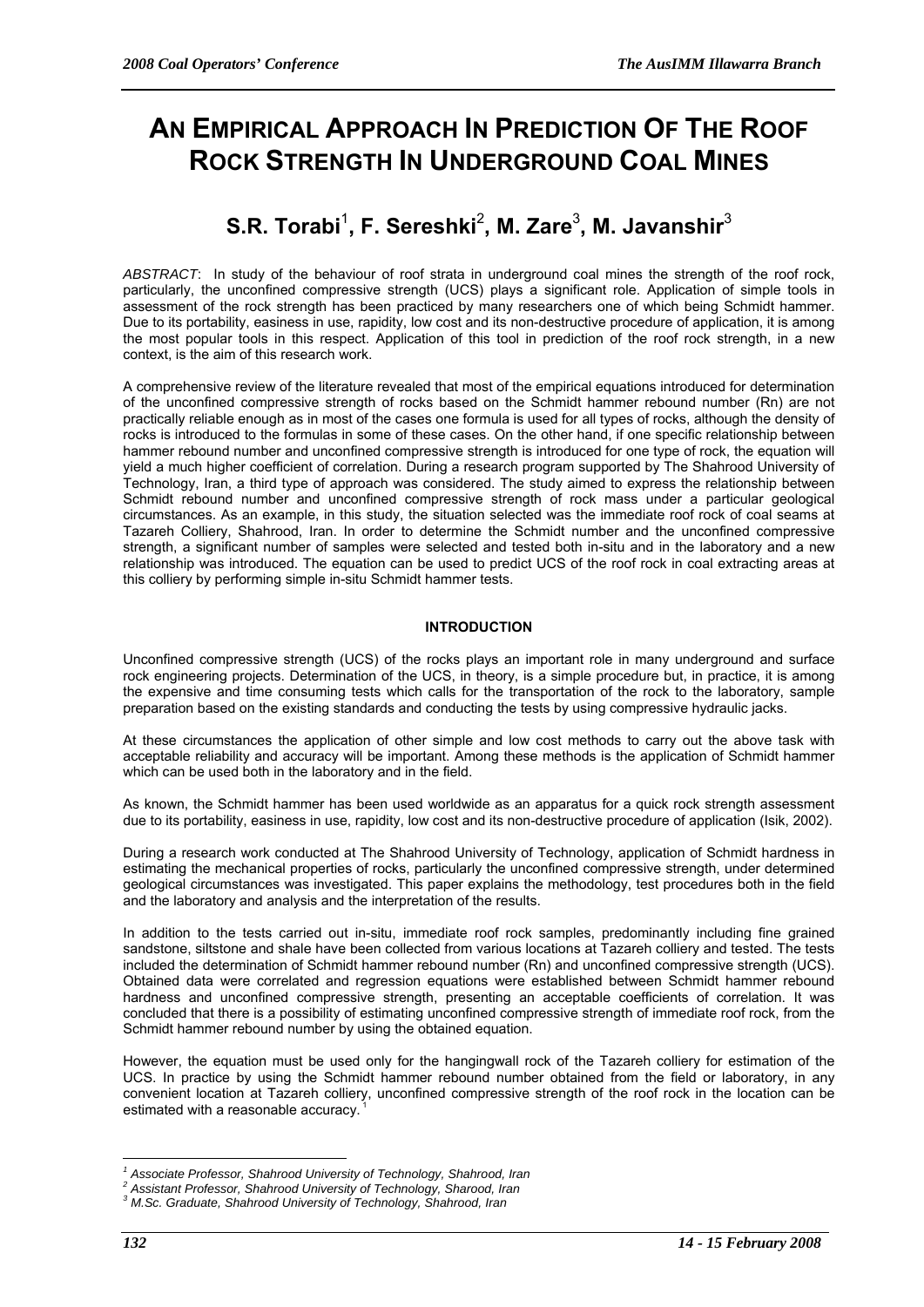#### **SCHMIDT HAMMER**

The Schmidt hammer has been used for testing the quality of concretes and rocks. Schmidt hammer models are designed in different levels of impact energy, but the types L and N are commonly adopted for rock property determinations. The type L has an impact energy of 0.735 Nm which is only one third that of the type N (Kahraman, 2001).

Figure 1 shows the details of an L type Schmidt hammer (Torabi, 2005). To perform a test the device is positioned normal to the rock surface and the plunger (13) is pressed against the rock during which the reset spring (1) is pressed and the impact spring (6) is extended. At the end of the course, hammer holding lever (3) contacts the calibration screw (7) and consequently by the rotational movement of the hammer holding lever (3), the hammer is released and after sliding along the plunger neck (11) hits the impact surface of the plunger (12). Based on the hardness of the rock surface onto which the plunger is pressed, the hammer rebounds and the amount of rebound is indicated by the number indicator (10) which now is moved upwards along with the rebound movement of the hammer.

#### **PREVIOUS WORKS**

In study of the relationship between the Schmidt number and the UCS, numerous research works have been carried out by others, the notable ones include:

1. Deere and Miller in 1966 (Kahraman, 2001) tested rock cores of the diameter of 55 mm obtained from 28 regions. 48 tests were conducted on each sample. The best fit for the relationship was as follows;

$$
q_u = 6.9 \times 10^{[0.16 + 0.0087(R_n \rho)]}
$$

Where qu is the uniaxial compressive strength in MPa, Rn is the Schmidt number and  $\rho$  is the density in g/cm3.

2. Aufmuth in 1973 (Kahraman, 2001) conducted tests on about 800 rock core samples representing 168 geological formations and 25 rock types, The following formula was introduced:

$$
q_u = 6.9 \times 10^{[1.348 \log(R_n \rho) - 1.325]}
$$

- 3. Beverly et al in 1979 (Kahraman, 2001) pursuing the Deere and Miller's attempt, collected samples from another 20 regions and by combining data, introduced the following formula:  $q_u = 12.74 e^{[0.0185(R_n \rho)]}$
- 4. Haramy and DeMarco in 1985 (Kahraman, 2001) using Schmidt tests on large sized coal blocks from 10 sites introduced the following formula:

$$
q_u = 0.094 R_n - 0.383
$$

5. Cargill and Shakoor in 1990 (Kahraman, 2001) conducted tests on NX sized rock cores of sandstone and carbonates produced the following equation;:

$$
\ln q_u = 4.3 \times 10^{-2} (R_n \rho_d) + 1.2
$$
  

$$
\ln q_u = 1.8 \times 10^{-2} (R_n \rho_d) + 2.9
$$

Where  $\rho_d$  is the dry density of the rock.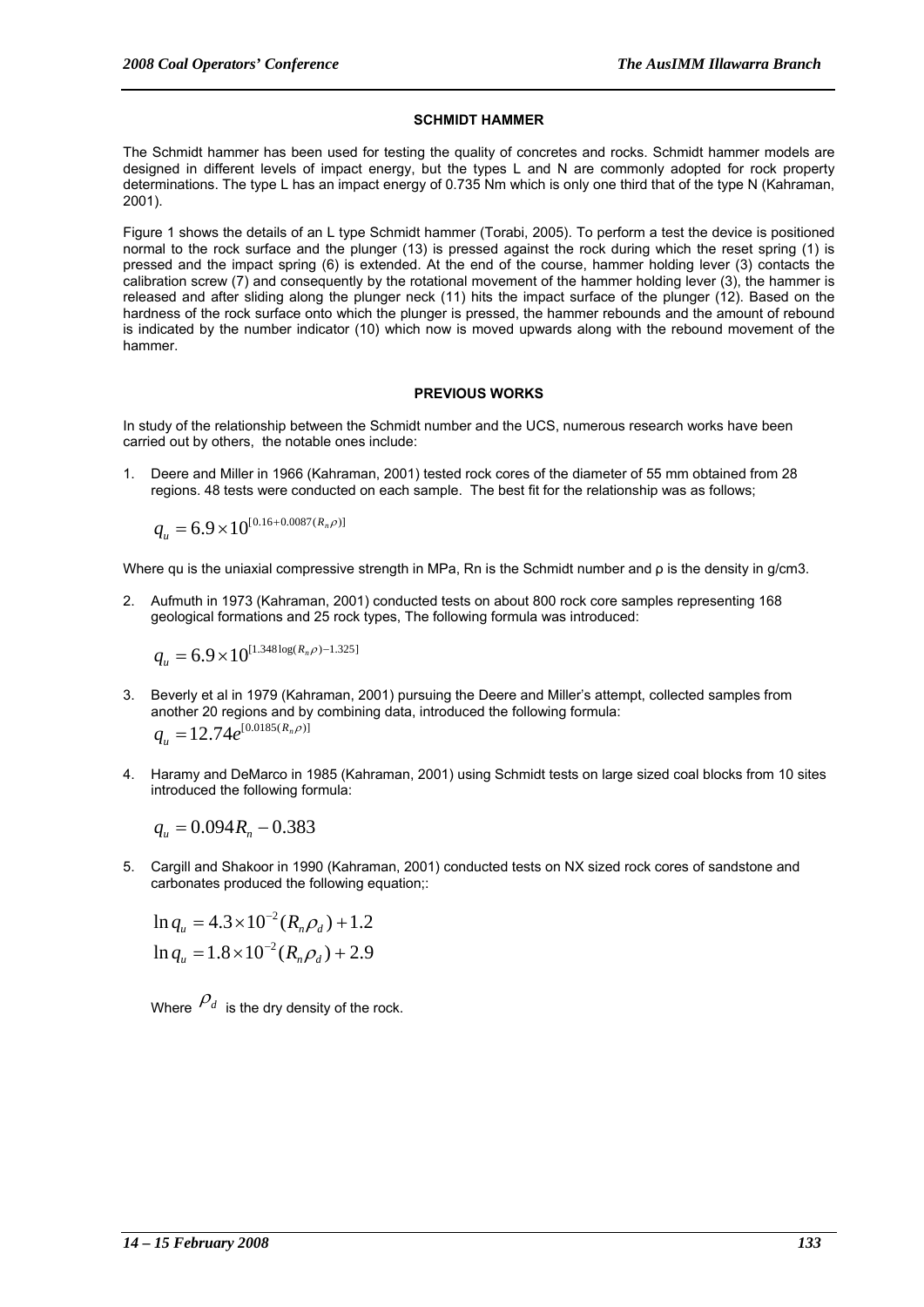

**Figure 1 – Details of an L type Schmidt hammer** 

#### **TESTS PROCEDURE**

Field work was carried out in the Seam P10 at Tazareh Colliery in panels no. 1 and 2 and the roadways containing the roof rock of the seam.

The tests included the application of an L type Schmidt hammer to assess the hardness of the hangingwall rock in as many points as practicable in the stopes as well as in the roadways. In each point an about 20cm by 20cm surface of the rock was prepared by peeling the remaining coal and cleaning the area and performing about 25 tests on each area. Among the numbers obtained, five small amounts were discarded and the mean value of the rest was considered as the Schmidt number for that point. This method of performing Schmidt test was a compromise to the ISRM suggested method (Brown, 1981) where it is argued that the method suffers from some shortcomings due to very selective nature of the procedure (Goktan, 1993). In ISRM suggested method ten higher numbers are selected from twenty tests in the selected area. The applied method in this research work was persistent.

To accomplish the laboratory tests, samples from about thirty points were collected and moved to the laboratory where near cubic shaped samples were prepared of the dimensions of at least 20 cm. After stabilizing the prepared sample on a concrete basement, the same as the procedure followed during the field work and using the same L type hammer, Schmidt tests were performed. In practice, 25 separate points in the surface of the rock specimen were tested and the mean value of the 20 higher values was calculated.

The second phase of the laboratory work consisted of the preparation of the NX sized cores of the rock samples corresponding to the Schmidt tests and conducting direct uniaxial compressive strength tests using a pressure jack (1500 KN, CONTROLS) based on the ISRM standards. Three to five tests were conducted on each specimen.

#### **DATA ANALYSIS**

Data from the field and the laboratory were close enough to be used alternatively. Consequently, the results from the laboratory were used to perform the analysis. Previous research (Kahraman, 2002) shows that the correlation between the field and the laboratory data is normally in an acceptable range particularly when the ISRM method is used to conduct the tests.

The data from Schmidt tests and corresponding direct uniaxial compressive strength tests was plotted and best fit was determined as shown in Figure 2.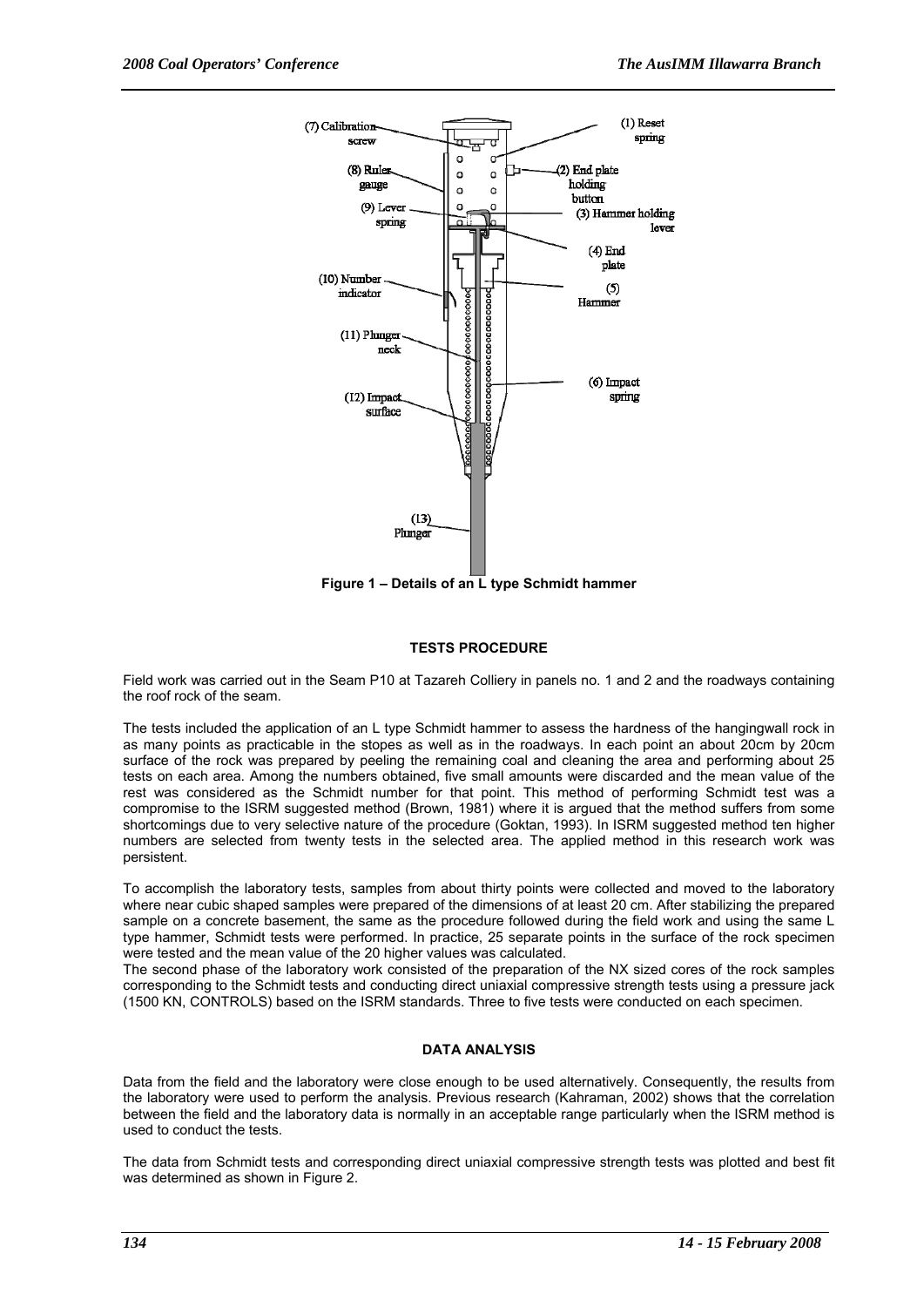

#### Tazareh Hangingwall Uniaxial Compressive Strength (UCS)







The best fit to the relationship is as equation (1):

#### $UCS = 4.1077Rn - 61.96$  (1)

The correlation coefficient of the relationship, R2, being in the order of 0.8, indicates that the formula can be acceptable only in the preliminary stage of assessment and for more detailed investigations additional measures should be applied. On the other hand, high dispersion of the data in lower Schmidt numbers (below around 35) as shown in Figure 2, indicates that this method is not reliable within this range. This range corresponds to the Shale and part of Siltstone in the roof rock.

Attention should be paid to the fact that firstly this relationship is unique for this geological situation and secondly in the case of relatively high dispersion of rock types in a specific geological situation, it might be more advisable to use the existing relationships.